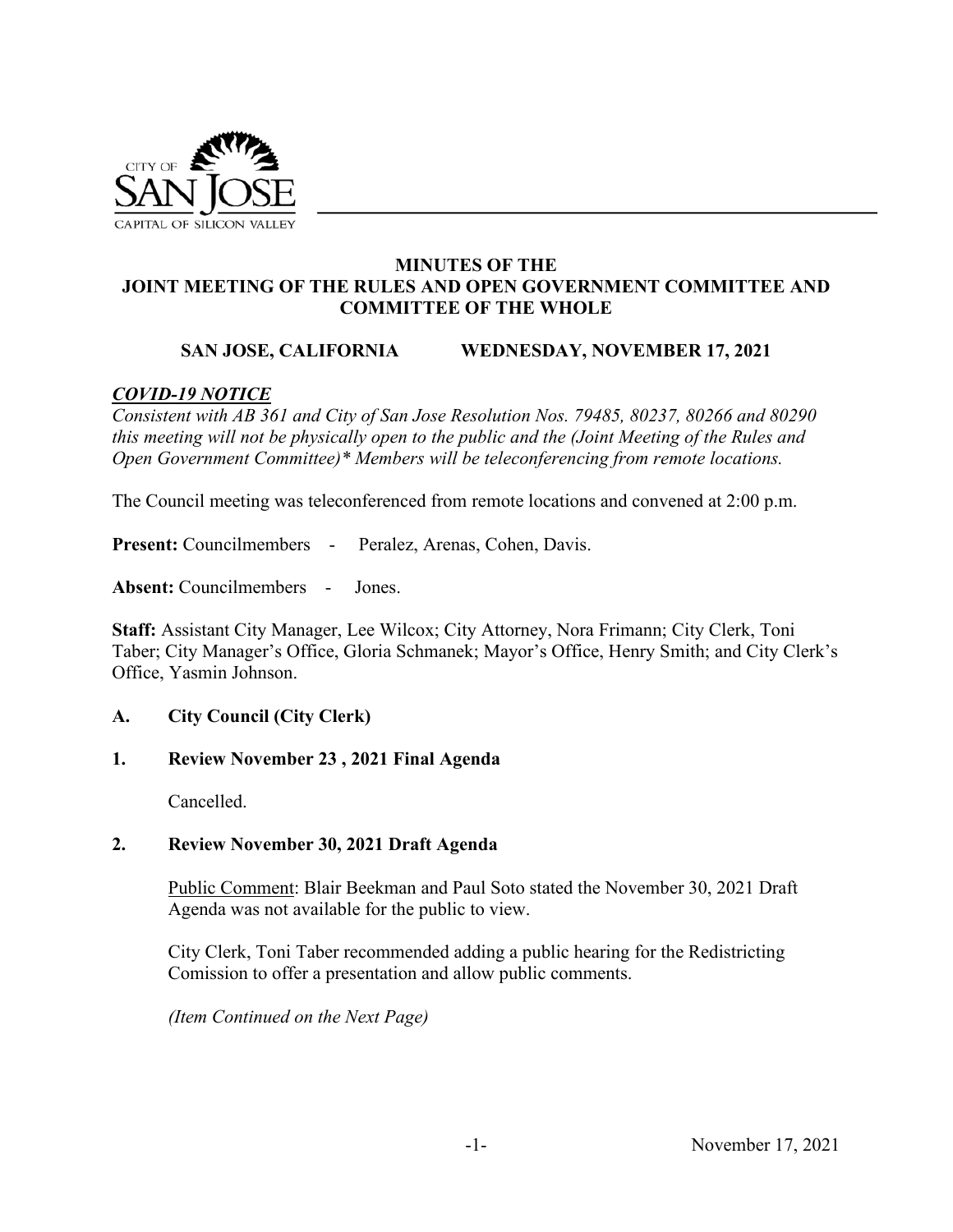# **G.2 (Cont'd.)**

Action: Upon motion by Councilmember Dev Davis, seconded by Councilmember Sylvia Arenas and carried unanimously, the Committee accepted the November 30, 2021 Draft Agenda, as amended, with an Open Session start time of 11:00 a.m., a Closed Session Report start time of 9:00 a.m., and adding an evening session public hearing for the Redistricting Comission to offer a presentation and allow for public comment. (4-0-1. Absent: Jones)

## **B. Review of Upcoming Special Meeting Agenda(s)**

None presented.

## **C. Legislative Update**

- **1. State**
- **2. Federal**

There were none presented.

### **D. Meeting Schedules**

None provided.

## **E. The Public Record**

Public Comment: (1) Paul Soto spoke to the allocation of funds regarding COVID-19 issues. (2) Brian requested to know what "noted and filed" means. (3) Blair Beekman spoke to criminal issues in Downtown San José, rezoning issues, and mixed-income housing in urban village areas.

Councilmember Raul Peralez responded to Brian's public comment question.

Action: Upon motion by Councilmember Dev Davis, seconded by Councilmember Sylvia Arenas and carried unanimously, the Public Record for November 4, 2021– November 10, 2021 was noted and filed. (4-0-1. Absent: Jones)

## **F. Boards, Commissions and Committees**

None provided.

## **G. Rules Committee Reviews, Recommendations and Approvals**

#### **1. Consent Calendar**

 *(Item Continued on the Next Page)*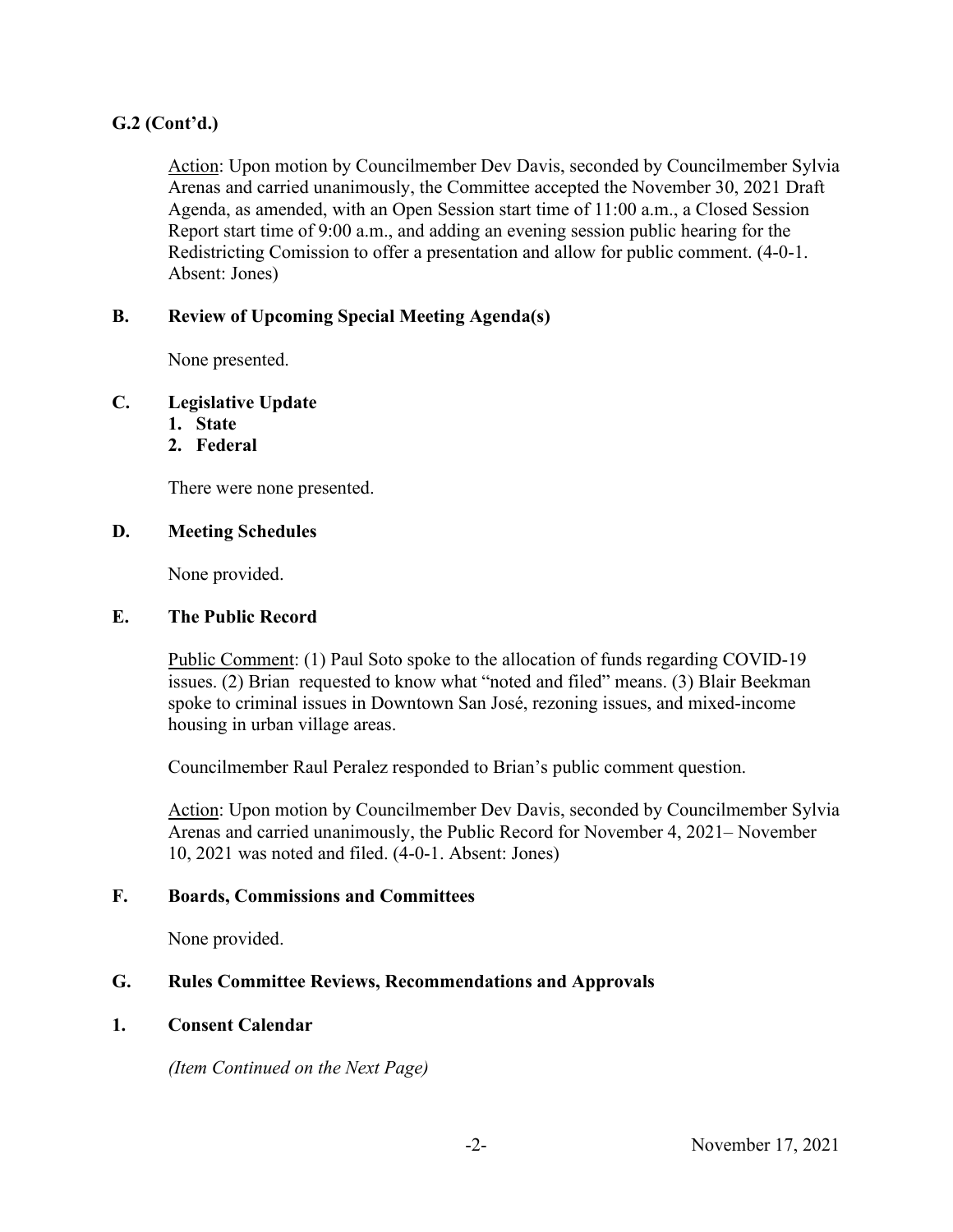## **G.1A (Cont'd.)**

- **a. Retroactive Approval of Shred-A-Thon and E-Waste Collection Day Sponsored by Council District 1 as a City Council Sponsored Special Event to Expend City Funds and Accept Donations of Materials and Services for the Event. (Jones)**
- **b. Approval of Santa Visits Alviso and District 4 Pajama Giveaway Sponsored by Council District 4 as a City Council Sponsored Special Events to Expend City Funds and Accept Donations of Materials and Services for the Events. (Cohen)**

Public Comment: Blair Beekman expressed his gratitude for the trash and waste efforts being done in the City.

Action: Upon motion by Councilmember Dev Davis, seconded by Councilmember Sylvia Arenas and carried unanimously, the City Council Sponsored Special Events were both retroactively approved, and placed on the November 30, 2021 Council Agenda for action. (4-0-1. Absent: Jones)

#### **2. Project Labor Agreement Amendments. (Cohen and Esparza)**

Public Comment: (1) David Bini spoke to the City projects being proposed, the improvements mentioned in the memorandum, and urged the staff to accept the recommendations. (2) Blair Beekman spoke to the NPC process, mixed-income ideas, and the future of construction projects. (3) Andres Quintero, with the Alum Rock School Board spoke in support of the memorandum, the budget of the projects, and expanding opportunities for those in need. (4) Erica Valentine spoke to the agreement being considered. (5) Joseph Lopez, from the Carpenters Union 405 spoke in support of the memorandum, the PLA, decreasing the threshold, and providing more job opportunities for those in poverty. (6) Louise Auerhahn, from Working Partnerships USA spoke to the partnerships, the members being hired through the apprenticeship, the expansion of opportunities, and it being included in the City Roadmap. (7) Karl A. Baumheckel spoke to the PLA workload and the hiring process of the PLA staff. (8) Jay Bosley, a council representative from San Benito County spoke to the trade unions and members supporting the changes. (9) Forest stated he believes the county was denying people into the PLA. (10) Paul Soto spoke to the efforts made regarding the agreement. (11) Ernesto Bejarano, an Alum Rock School District Board Member spoke in support of the expansion of the PLA and the wages of the students. (12) Dominic Torreano, a Local Union 104 member spoke to lowering the PLA threshold, the bidding practices in San Francisco, and urged staff to support the joint memorandum. (13) Krista De La Torre spoke to the PLA threshold, the hiring of fulltime staff for the PLA, and stated she's in support of the memorandum. (14) Edmundo Escarcega spoke in support of the memorandum, stated the threshold is not enough, and the amendments would ensure local hiring and training. (15) Jose Espinosa spoke in favor of the memorandum.

*(Item Continued on the Next Page)*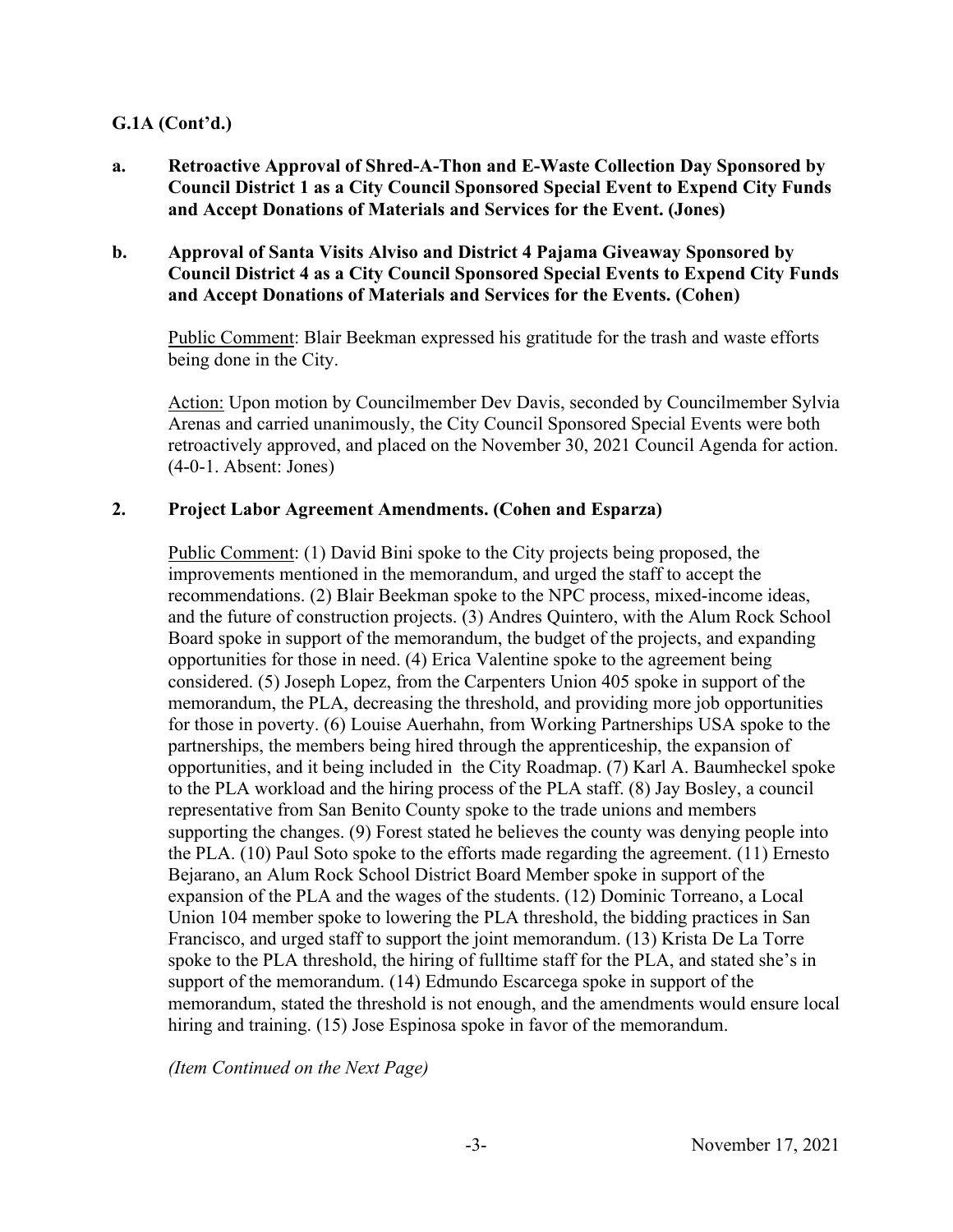# **G.2 (Cont'd.)**

Director of Public Works, Matt Cano responded to questions.

Action: Upon motion by Councilmember David Cohen, seconded by Councilmember Sylvia Arenas and carried unanimously, the Project Labor Agreement Amendments were approved, yellow-lit, including the early consideration response form in December, and referred to the budget process.

Including the joint memorandum from Councilmember David Cohen and Councilmember Maya Esparza, dated November 10, 2021 recommending: Direct Staff to negotiate with the Santa Clara Building & Construction Trades Council with the goal of expanding the scope of the City's Project Labor Agreement (PLA) to: (1) Decrease the project threshold covered under the PLA from \$3 million to \$1 million. (2) Remove the annual CPI adjustment to the threshold. (3) Remove exemptions to the PLA currently included in Addendum C for street maintenance, sewer maintenance, municipal water, airport pavement maintenance, on-call contracts, and building maintenance and rehabilitation. (4) Specify that contractors on covered projects will employ apprentices from a joint labor-management apprenticeship program approved by the California Division of Apprenticeship Standards. (3-1-1. Noes: Davis Absent: Jones)

### **H. Review of additions to Council Committee Agendas/Workplans**

- **1. Community and Economic Development Committee**
- **2. Neighborhood Services and Education Committee**
- **3. Transportation and Environment Committee**
- **4. Public Safety, Finance and Strategic Support Committee**
- **5. Joint Meeting of the Rules and Open Government Committee and Committee of the Whole**
- **6. Smart Cities and Service Improvement Committee**

#### **I. Public Records Appeal - Katherine Weiland. (Police)**

Public Comment: (1) Paul Soto spoke to the legalities of the deferral. (2) Blair Beekman thanked the staff for giving the appellant the benefit of the doubt.

Action: Upon motion by Councilmember Sylvia Arenas, seconded by Councilmember Dev Davis and carried unanimously, the appeal from Katherine Weiland (aka Katherine Reichenbach) regarding the City's response to her request for public records seeking records, specifically body worn camera footage, related to a complaint submitted to the